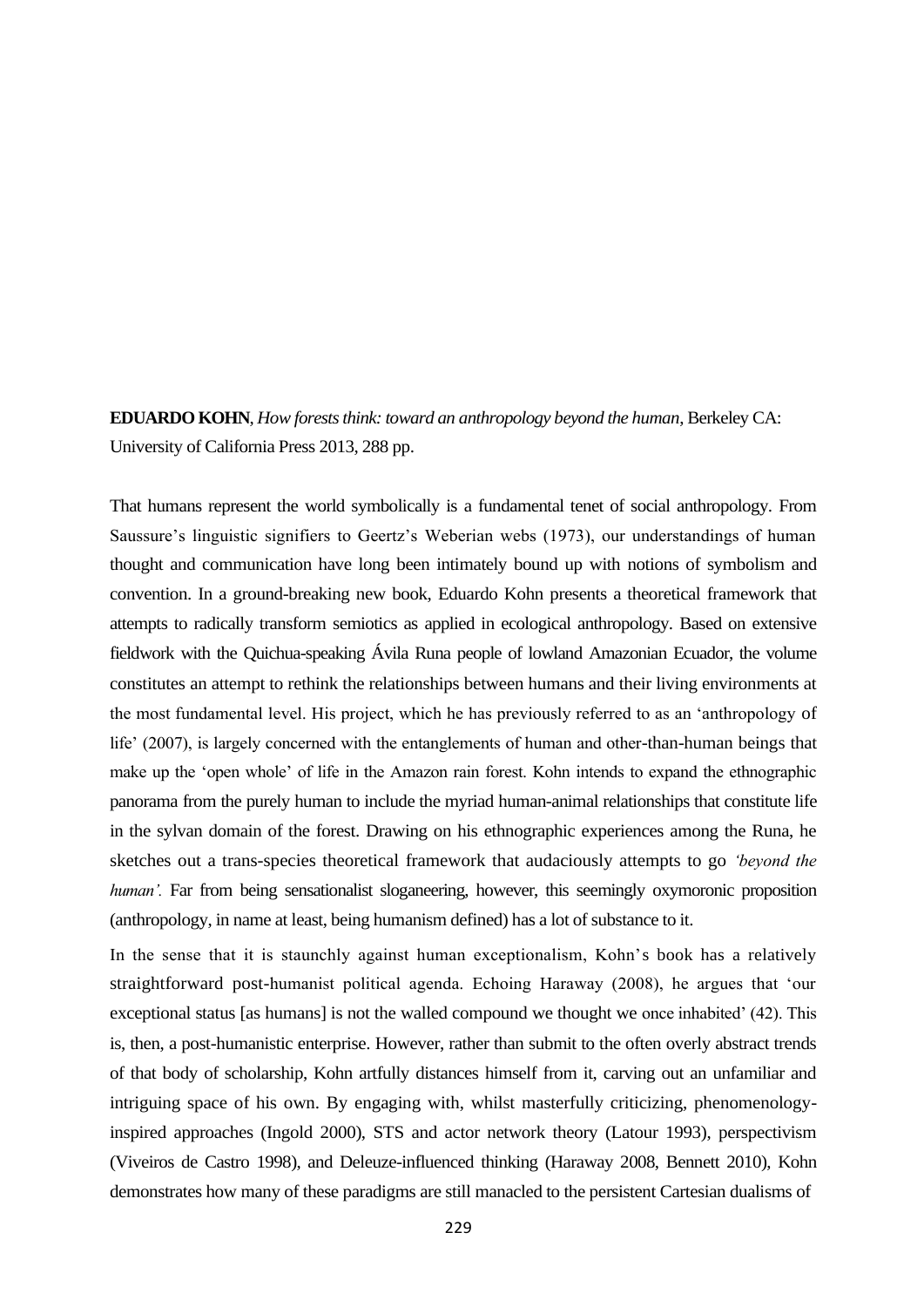Book reviews

culture–nature, human–nonhuman and mind–body. His new theoretical proposal, so he contends, delineates an approach that can finally allow us, as anthropologists, to transcend the trappings of dualistic thinking. For Kohn, this can be achieved through a fundamental reconceptualization of semiotics, one that provincializes language and emphasises other pre-symbolic referential modes that pervade all life.

As the author states early on, his approach is indebted to two of the principal orchestrators of the 'ontological turn' that emerged from Amazonian ethnography in the late nineties, Philippe Descola (1994) and Eduardo Viveiros de Castro (1998). However, Kohn's project is in itself as theoretically radical as the seismic proposals of those two giants of the field. As a consequence of his more fundamental semiotic focus, he refreshingly manages to sidestep the increasingly fetishized and sensationalized question of ontology. Kohn's ideas owe more to a different lineage of thinkers, including the nineteenth-century philosopher Charles Sanders Peirce (1940), Gregory Bateson (1973) and the biological anthropologist Terrence Deacon (1997). Embracing this intellectual etymology, Kohn proposes a framework for a trans-species 'anthropology beyond the human', one that literally contends to makes its object of study the relationships that exist between different kinds of living selves. He is interested not merely in those human-centric symbolic webs of meaning, then, but also in the broader cross-species 'ecological webs in which the Runa are immersed' (13). Although it is about Amazonian signs, this is not symbolic anthropology or straightforward Amazonian ethnography: the author has loftier ambitions that aim to penetrate the very heart of anthropology as a discipline.

Building on the proposals delineated in his influential article on human–dog communication (2007), Kohn details an eco-semiotic framework that is heavily influenced by Peirce's trifold semiotic schema of icon, index and symbol. Unlike Saussurean semiotics, which deals almost exclusively with the symbol, Peirce's formulation incorporates a broader range of signs, including ones that are not unique to the human domain. Rather, as Kohn illustrates with ethnographic material, these more fundamental sign systems are common to life in general. Animals, too, re-present the world. Forms of iconic and indexical semiosis, he argues, pervade all life. They are the currency of communication across species boundaries: 'Life is constitutively semiotic. That is, life is, through and through, the product of semiosis' (9). From hunting dogs and were-jaguars to woolly monkeys and cryptic stick insects, the author artfully conveys how human–animal interrelationships are predicated upon these various interrelating semiotic modes. Kohn invokes the ideophones of onomatopoetic language—the sound of a peccary crashing into a river, the word for a hawk's wings flapping in the undergrowth—as examples of the pre-symbolic sign processes that span the human–animal semiotic divide. He conveys how humans and animals communicate and re-present each other in the experiential milieu of the forest. In doing so, he simultaneously portrays the beauty and poetry of Runa ethnoecology.

*How forests think* is heavily theoretical. One major criticism that could be levied at the volume is that this theoretical focus comes at the expense of ethnographic description. The reader may occasionally feel that the complexity of Runa ethnography has been reduced to philosophical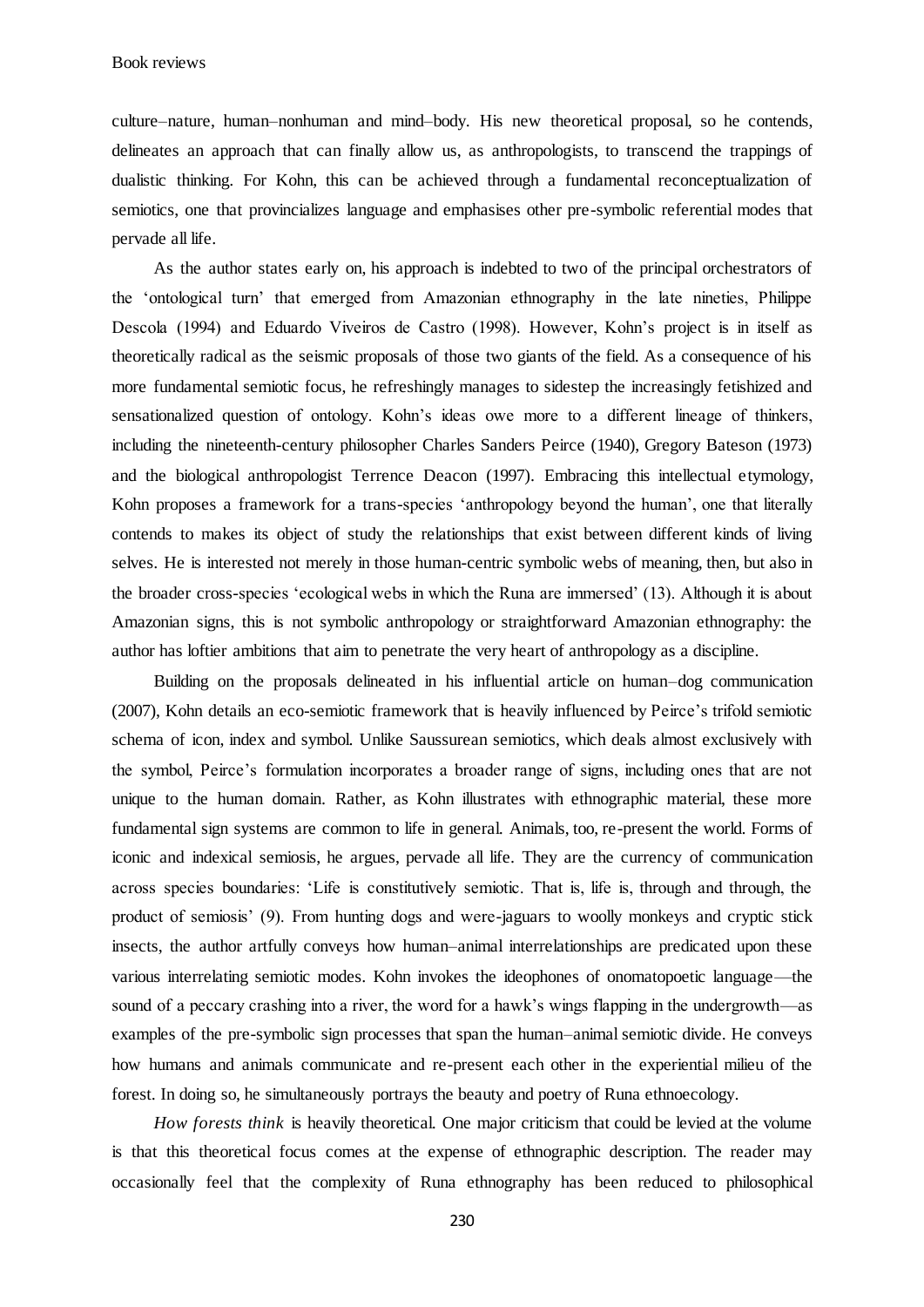Book reviews

anecdotes (poetic and illuminating ones though they may be) that are used primarily to animate the theoretical framework, rather than the other way around. However, Kohn's brilliance as an ethnographer has been displayed in previous work, notably his doctoral dissertation on Runa ecological aesthetics (2002), in which he describes an exhaustive body of ethnobiological data. *How forests think*, however, is not an ethnography of the Runa per se. As Kohn states, the book and the ideas in it are the product of 'sylvan thinking': 'the Amazon's many layers of life amplify and make apparent these greater than human webs of semiosis' (42). Through a series of ethnographic vignettes, he illustrates how the poly-ontological world of the forest is inhabited by beings that not only provoke philosophical insight but can even quell human-specific anxieties. However, Kohn's is a universal proposition, one which in theory applies as much to the sterile spaces of hypermodernity as it does to the biodiversity hotspots of the neotropical rain forest: trans-species semiosis pervades and connects *all* life. Is this, then, 'grand theory'? Yes, but only in the sense that he is searching for 'a way to practice an anthropology that can relate ethnographic particulars to something broader' (67). Kohn's proposal has little in common with those sociological theorists that emerged from structuralism and other twentieth-century grand paradigms. Rather, more in line with Gregory Bateson (1972), he has produced a philosophical treatise on the nature of mind. As the author himself states, *'How forests think* is a book, ultimately, about thought' (21).

Throughout the volume, Kohn repeatedly emphasises the dynamic interconnectivity of life forms. It is curious, then, that plants should be all but omitted from the analysis. In his charge against human exceptionalism, Kohn sometimes veers towards human–animal exceptionalism. Although occasionally making reference to plant life, such as a palm crashing down during a monkey hunt or an epiphytic cactus with a leaf that grows out of itself, they are not afforded the same degree of analytical or ontological significance as animals. Although Kohn states that 'plants are also selves' (75), and although this is implicit in his approach, for the most part they feature only as appendages to human activity. Thus, in purporting to explore 'how forests think'—which, in his Peirceian semiotic formulation, is not a metaphor at all—he fails to adequately take into account perhaps the most 'iconic' living selves in the rain forest: plants. This is largely a consequence of focus; Kohn is predominantly interested in animals and hunting. However, there is huge scope for adopting and expanding his approach in order to pay heed to the myriad plant beings that constitute important interlocutors in 'the forest's ecology of selves' (16).

In Chapter one, Kohn further develops the Perceian semiotic framework as first detailed in the introduction. Here, the object of an anthropology beyond the human is sketched out. Chapter two sees the author develop the concept of an 'ecology of selves' whilst dealing with various theoretical themes, including relationality (Strathern 1991), STS (Latour 1993) and perspectivism (Viveiros de Castro 1998). In the following chapter, Kohn assesses death and the nature of the soul in relation to predation, a central value in Runa cosmology. Chapter four, dealing with human–dog entanglements and the interpretation of dreams, introduces the fruitful notion of 'trans-species pidgins'. Like Ingold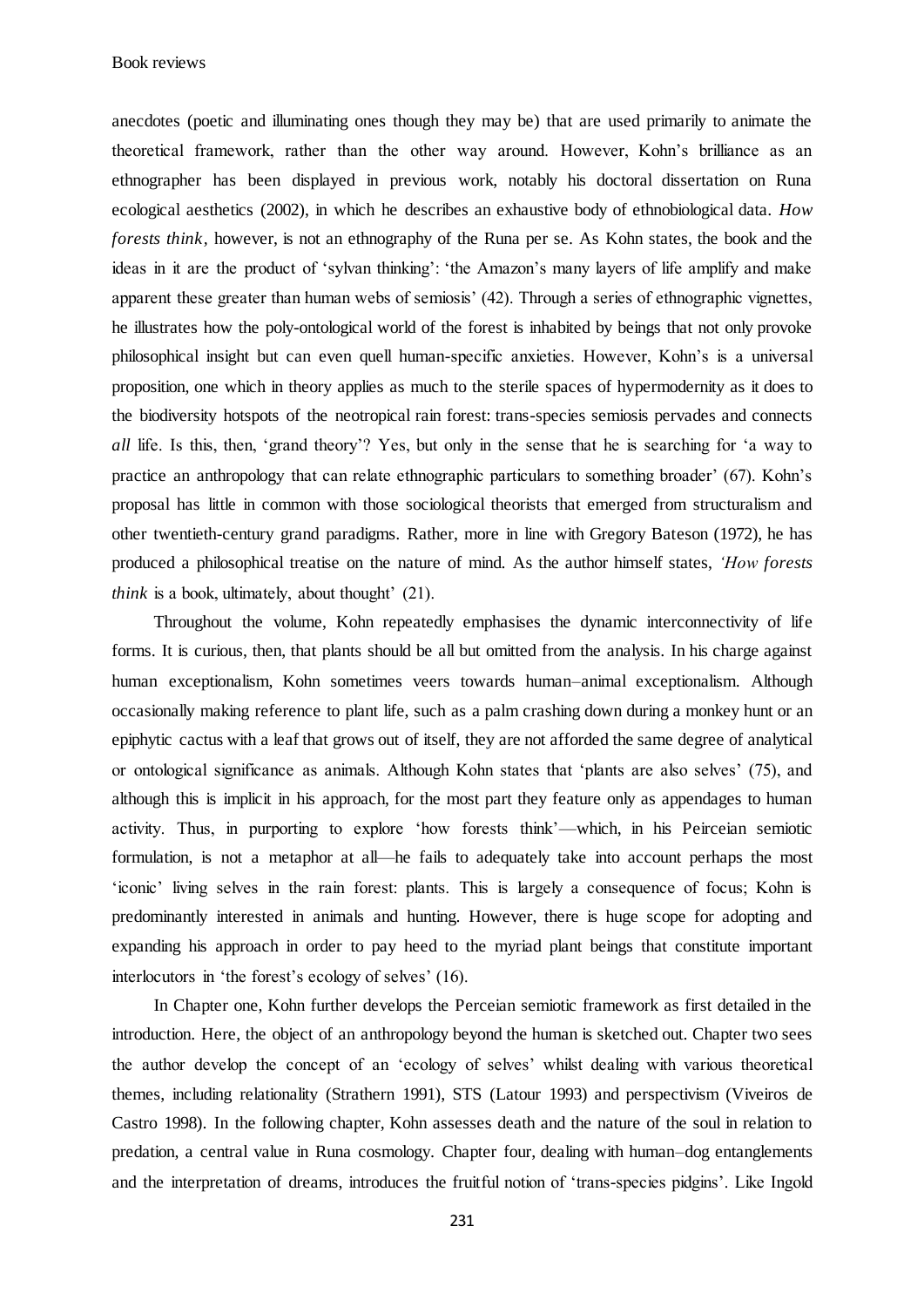(2000), Kohn is interested in *form* and how forms permeate life*.* This is the topic of Chapter five, in which he conducts an historical study of the rubber boom in nineteenth-century Ecuador and its relationship to Runa understandings of forest master spirits. In Chapter six, the author assesses notions of mortality, death and otherness through a discussion of Christianity, before concluding with an epilogue that neatly bookends the volume. Overall, the reader is left with a vivid impression of an illuminated cosmos of open wholes, living thoughts, blind souls and alter-politics.

An important publication with wide-ranging implications, *How forests think* constitutes a conceptually innovative, highly original, beautifully written step toward 'an ethnography of signs beyond the human' (15), the author's self-identified goal. It will be of interest to a variety of readers, from students of Amazonian ethnography, ecological anthropology, linguistics and semiotics, to those engaging with post-humanism and the ontological turn. Moreover, the philosophical insight, panoramic scope and radical proposals laid out by Kohn should mean that this new volume constitutes required reading for anyone interested in how anthropology as a discipline is unfolding in an age (the so-called Anthropocene) in which the precarious nature of trans-species relationships is becoming ever more apparent. As Kohn immaculately conveys, human thought and action, anything but humanistic in essence, are always the product of a multitude of interacting selves. It is by emphasising this point that he provokes us to think about some of the most fundamental questions of all: who we are, how we think and what is real.

## **References**

Bateson, Gregory 1972. *Steps to an ecology of mind*, St. Albans: Paladin.

- Bennett, Jane 2010. *Vibrant matter: a political ecology of things*, London: Duke University Press.
- Deacon, Terrence 1997. *The symbolic species: the co-evolution of language and the brain*, New York: Norton.
- Descola, Philippe 1994. *In the society of nature: a native ecology in Amazonia*, Cambridge: Cambridge University Press.
- Geertz, Clifford 1973. *The interpretation of cultures*, London: Hutchinson.
- Haraway, Donna 2008. *When species meet*, Minneapolis; London: University of Minnesota Press.
- Ingold, Tim 2000. *The perception of the environment: essays in livelihood, dwelling and skill*, London: Routledge.
- Kohn, Eduardo 2002. *Natural engagements and ecological aesthetics among the Ávila Runa of Amazonian Ecuador*, University of Wisconsin-Madison: PhD thesis.
- 2007. How dogs dream: Amazonian natures and the politics of transspecies engagement, *American Ethnologist* 31(1):3-24.
- Latour, Bruno 1993. *We have never been modern*, Cambridge, MA: Harvard University Press.
- Peirce, Charles Sanders 1940. *The philosophy of Peirce: selected writings*, edited by Justus Buchler. London: Routledge & Kegan Paul.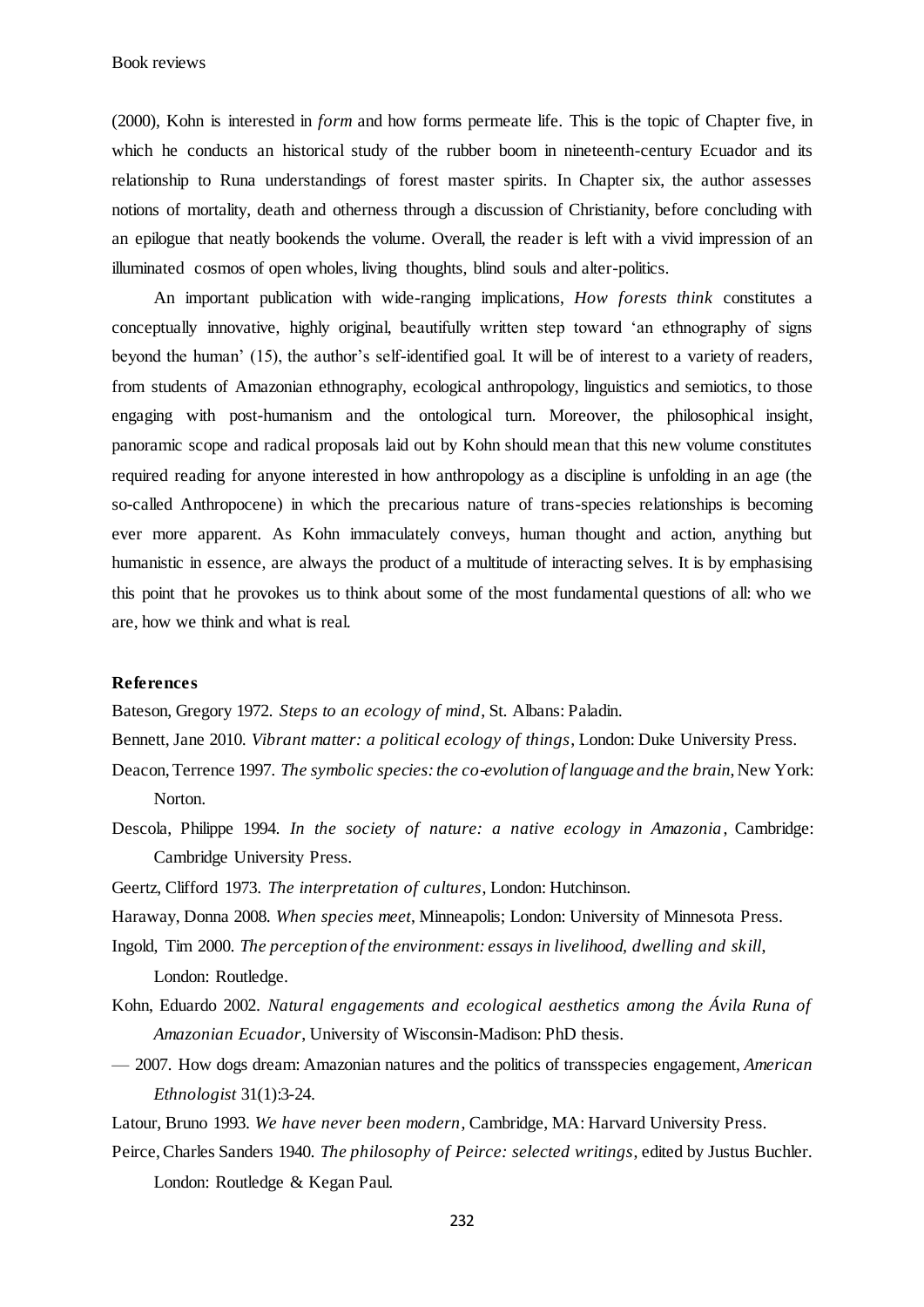Strathern, Marilyn 1991. *Partial connections*, Savage, MD: Rowman and Littlefield.

Viveiros de Castro, Eduardo 1998. Cosmological deixis and Amerindian perspectivism, *Journal of the Royal Anthropological Institute* (n.s.) 4:469-488.

LEWIS DALY